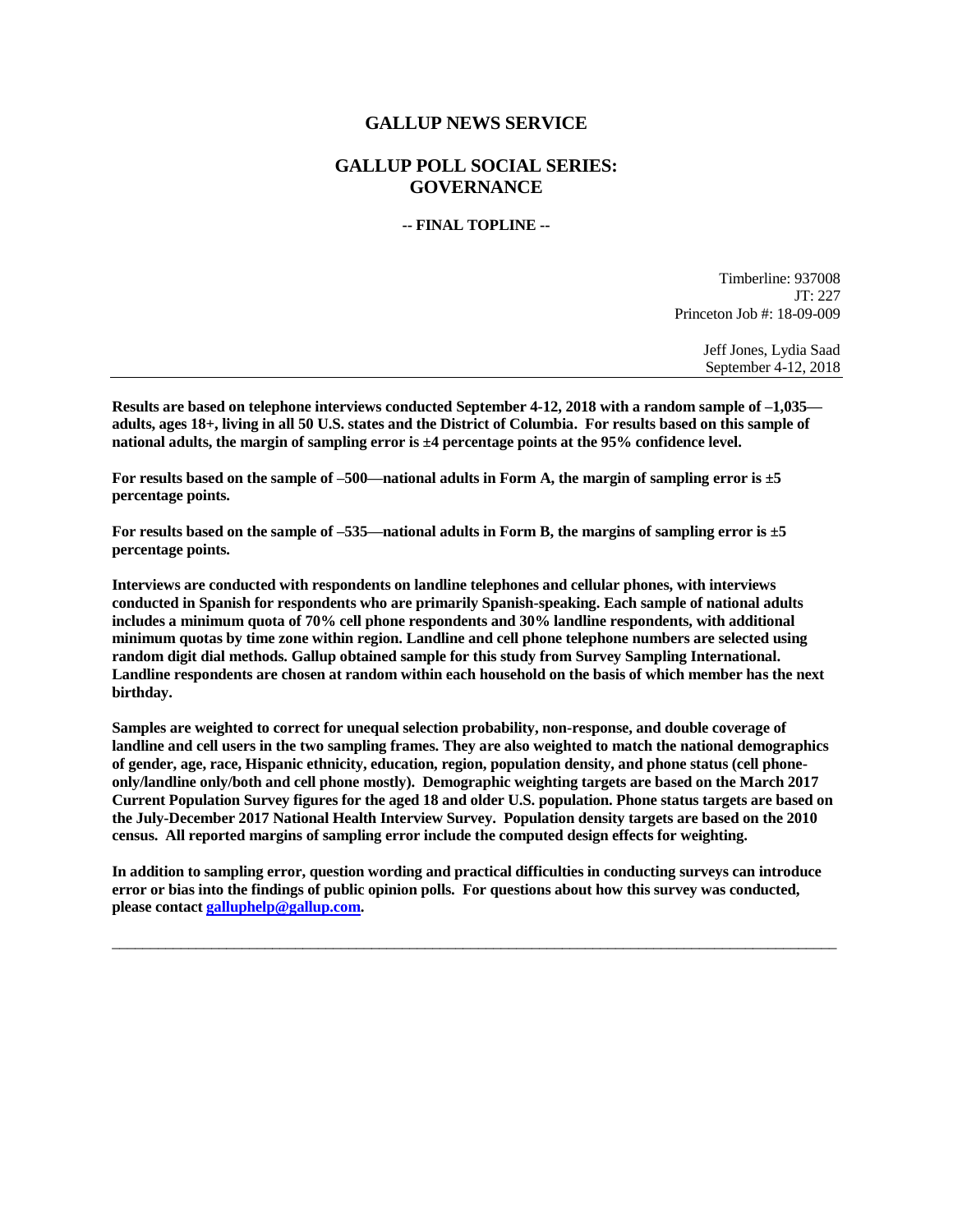13. How much trust and confidence do you have in the government of the state where you live when it comes to handling state problems -- a great deal, a fair amount, not very much, or none at all?

|                   | Great<br>deal | Fair<br>amount | Not very<br>much | None<br>at all   | No<br>opinion  | Great<br>deal/Fair<br>amount |
|-------------------|---------------|----------------|------------------|------------------|----------------|------------------------------|
| 2018 Sep 4-12     | 18            | 45             | 24               | 13               | $\ast$         | 63                           |
| 2017 Sep 6-10     | 20            | 43             | 23               | 14               | $\ast$         | 63                           |
| 2016 Sep 7-11     | 16            | 46             | 25               | 12               | 1              | 62                           |
| 2015 Sep 9-13     | 15            | 43             | 29               | 12               | $\mathbf{1}$   | 58                           |
| 2014 Sep 4-7      | 19            | 43             | 23               | 14               | $\mathbf{1}$   | 62                           |
| 2012 Sep 6-9      | 17            | 48             | 23               | 11               | 1              | 65                           |
| 2011 Sep 8-11     | 15            | 42             | 28               | 14               | $\mathbf 1$    | 57                           |
| 2010 Sep 13-16    | 11            | 41             | 29               | 18               | $\mathbf{1}$   | 52                           |
| 2009 Aug 31-Sep 2 | 12            | 39             | 36               | 13               | 1              | 51                           |
| 2008 Sep 8-11     | 18            | 49             | 22               | 10               | $\overline{c}$ | 67                           |
| 2007 Sep 14-16    | 18            | 49             | 23               | 9                | $\mathbf{1}$   | 67                           |
| 2005 Sep 12-15    | 17            | 50             | 26               | $\boldsymbol{7}$ | $\ast$         | 67                           |
| 2004 Sep 13-15    | 16            | 51             | 24               | 8                | 1              | 67                           |
| 2003 Sep 8-10     | 12            | 41             | 34               | 12               | $\mathbf{1}$   | 53                           |
| 2001 Sep 7-10     | 17            | 48             | 27               | $\tau$           | 1              | 65                           |
| 1998 Dec 28-29    | 29            | 51             | 15               | 4                | $\mathbf{1}$   | 80                           |
| 1997 May 30-Jun 1 | 18            | 50             | 25               | 6                | 1              | 68                           |
| 1976 Jun          | 13            | 59             | 19               | $\overline{7}$   | $\overline{2}$ | 72                           |
| 1974 Apr          | 16            | 59             | 17               | 3                | $\overline{4}$ | 75                           |
| 1972 May          | 15            | 48             | 27               | 6                | 3              | 63                           |